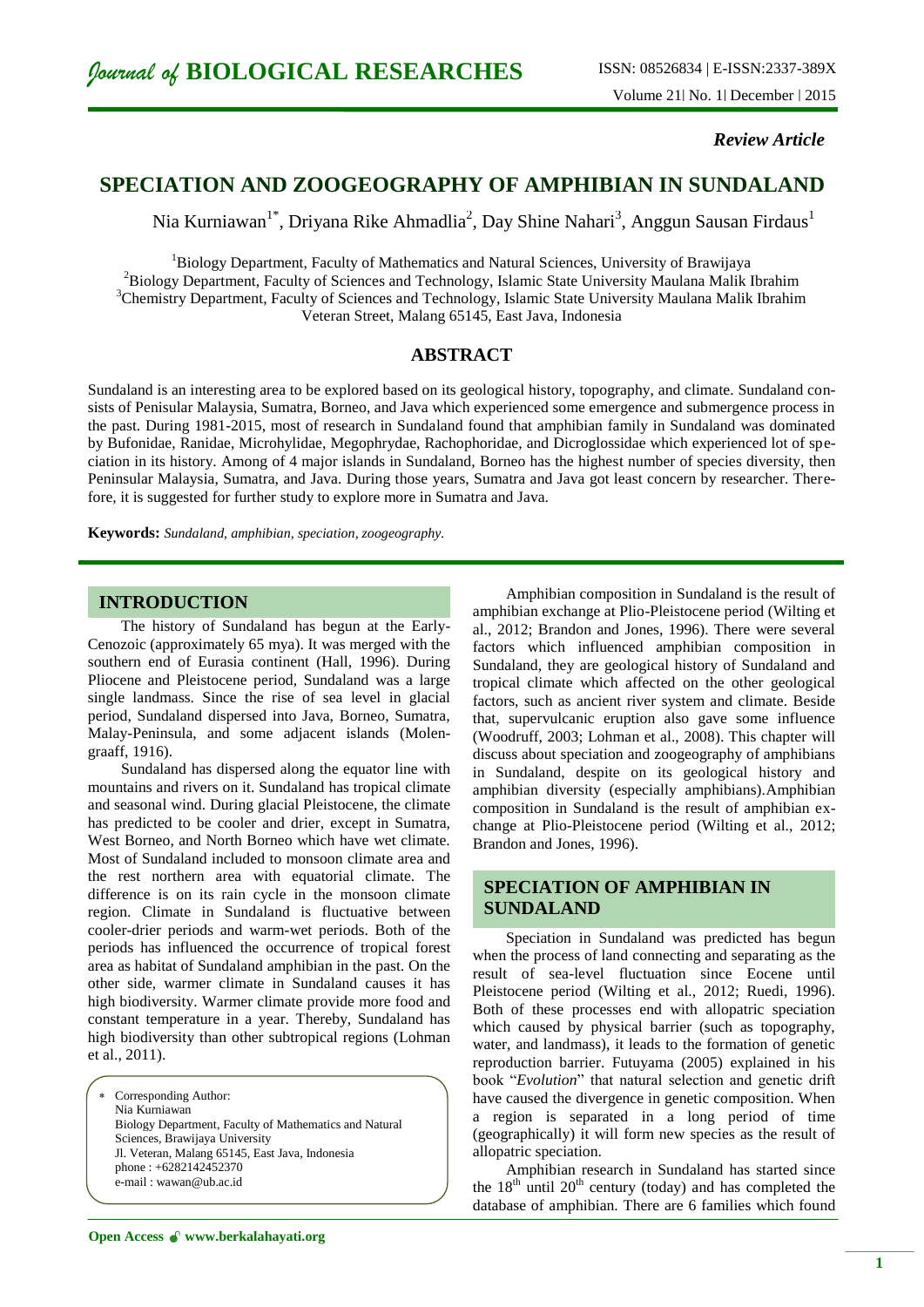in Sundaland (Bufonidae, Ranidae, Megophrydae, Microhylidae, Dicroglossidae, and Rhacophoridae) with the high similarity on their characters and high species diversity in every island. During the  $18<sup>th</sup>$  until  $20<sup>th</sup>$  century some studies showed that Sundaland has 301 species of amphibian (from 6 large families) approximately which some of them are endemic species. Each family was estimated have some species resulted from speciation in their developmental process. Percentage of each family in Sundaland (total species in Sundaland) since 18 century was Rhacophoridae 25%, Ranidae 20%, Bufonidae 18%, Microhylidae 14%, Megophrydae 12%, and Dicroglossidae 11% (Figure 1.a).



Figure 1. a) Percentage of amphibian species based on distributed family in Sundaland; b) Percentage of new species which distributed in Sundaland.



**Figure 2.** Percentage of species distribution in amphibian based on 6 main family (Bufonidae, Ranidae, Megophrydae, Microhylidae, Rhacophoridae, and Dicroglossidae) in 4 major islands (Malay Peninsular, Borneo, Sumatra, and Java) and adjacent island.

#### **Rhacophoridae**

Rhacophoridae family has the highest species diversity in Sundaland compared with five other families (see Figure 1.a). It consists of ±6 genera (*Nyctixalus*, *Phlautus*, *Polypedates*, *Rhacophorus*, *Theloderma*, and *Chiromantis*) with total  $\pm 74$  of species. Some species in Rhacophoridae have been predicted as endemic species in Sumatra and Java. Species which predicted as endemic in Java were *Philautus jacobsoni*, *Philautus pallidipes*, *Philautus vitiger*, and *Rhacophorus javanus* (Kurniati, 2006), while Sumatra has *Rhacophorus achantharrena*, *Rhacophorus barisani*, *Rhacophorus bifasciatus*, *Rhacophorus bengkuluensis*, *Rhacophorus catamitus*. *Rhacophorus*, *Polypedates*, and *Theloderma* genera have wide distribution area in Sundaland, because they are distributed almost in all 4 major islands (Teynie et al., 2010; Streitcher et al., 2014; Harvey et al., 2002).

*Philautus* and *Rhacophorus* were genera with the highest number of densityin Sundaland compared with other genera (Teynie et al., 2010). Rhacophoridae has highcharacter similaries among its species member which predicted as the result of geological condition of Sundaland that led to speciation. *Philautus ingeri* is one of the example speciation results which found at Sarawak (Borneo) and predicted as *P. hosei* by Dring (1987). Another example is *Philautus mjobergi* which identified by Smith (1925) from Borneo, it first known as *P. aurifasciatus* (Bossuyt and Dubois, 2001). High similarityof their morphological characters sometimes cause misidentification. Morphological similarities of the species were predicted as the result of speciation process,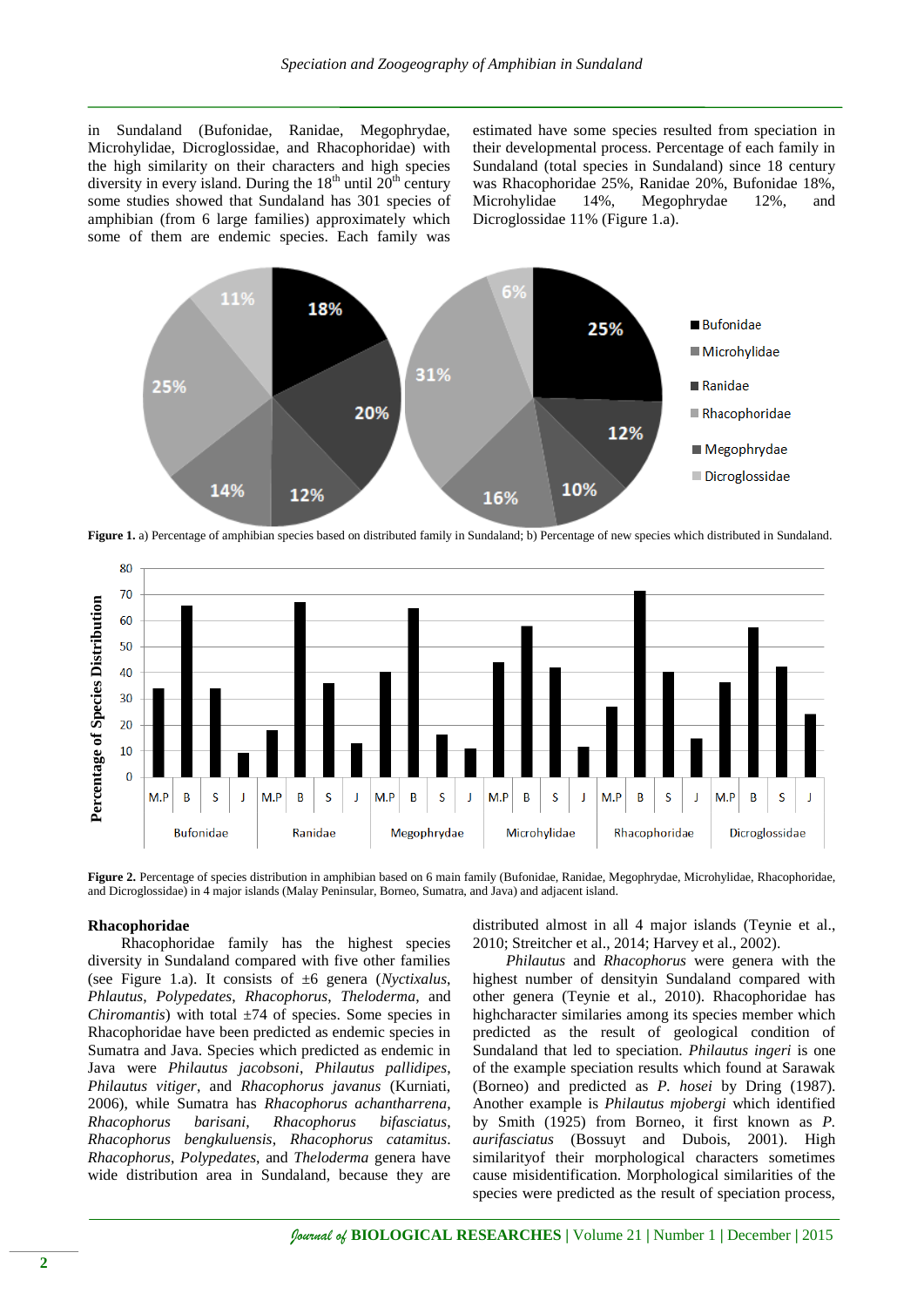as described by Darwin that evolution was originated from the ancestor which have changed and developed (Coyne, 2009).

#### **Ranidae**

Ranidae consists of  $\pm 7$  genera which spread widely in Sundaland (*Amolops*, *Huia*, *Hylarana*, *Staurois*, *Meristogenys*, *Odorrana*, and *Rana*) with ±61 species. *Rana* has the highest species diversity compared with other genus and spread in Peninsular Malaysia, Borneo, Sumatra, and Java. As the genus with the highest species diversity and the widest distribution, *Rana* has some species which resulted from speciation (Lim and Leong, 2004; Tjong et al., 2012). For example *Rana siberu* which formerly distributed in Sumatra, including Aceh, Bengkulu, and West Sumatra (Iskandar and Coljin, 2002), species also found in Peninsular Malaysia recently (Lim and Leong, 2004).

*Rana siberu* firstly described as *R. signata* complex because of their similarities. *R. siberu* male then known has no nuptial pad. The differences of their morphological character were predicted as the result of the difference between Sumatra and Peninsular Malaysia land mass (Lim and Leong, 2004). Mentawai Island, Sumatra, and Peninsular Malaysia connected through Batu Island (Northern Siberu) (Heaney, 1986; Hall, 1996; Voris, 2000). The land mass difference allowed genetic flow between Siberut, Sumatra, and Peninsular Malaysia.

*Rana siberu* was geographically isolated and experienced allopatric speciation. Simulation of geographical isolation was begun by the increase of seawater level that caused the ocean depth between Eastern Siberut and Western Sumatra reached 400 m (Heaney, 1986; Hall, 1996; Voris, 2000). During the last 250.000 years, sea surface was predicted to decreased into 120 m and caused the separation of Siberut and Batu Island that resulted in high level of speciation and endemism (such as *R. siberu*) (Lim and Leong, 2004).

The other genus that experienced speciation is *Hylarana*. *H. rufipes* from West Sumatra known as the result of sympatric speciation of *H. chalconota* based on Tjong et al. (2012) research. Recent studies found that there are differences on the number of chromosomes between them. Djamhuriyah (2000), clarifies that *H. chalconota* has 13 chromosome pairs which consists of 5 pairs of large chromosome and 8 pairs of small chromosome. Whereas, *H. rufipes* has 6 pairs of large chromosome and 7 pairs of small chromosome, 1 pair submetasentric and 12 pairs metasentric chromosome (Tjong et al., 2012).

## **Bufonidae**

Bufonidae family (True Toads) consists of  $\pm 9$  genera (*Ansonia*, *Bufo*, *Ingerophrynus*, *Duttaphrynus*, *Leptophryne*, *Nectophryne*, *Pedostibes*, *Pelophryne*, and *Phrynoides*) with ±53 species in Sundaland (Grismer, 2007; Grismer *et al*., 2006; Grismer, 2006; Marx, 1976; Marx, 1958; Chan *et al*., 2010; Teynie *et al*., 2010; Wood *et al.*, 2008; Dring, 1983; Inger *et al.*, 2001). Bufonidae in Sundaland was dominated by genus *Ansonia* which distributed in Malay Peninsula, Borneo, and Sumatra (Marx, 1976; Matsui, 2006; Teynie *et al*., 2010). Limited

distribution in Malay Peninsula, and Borneo predicted caused by the geological history of Sundaland.

*Ansonia* breeds in stocky stream which facilitated by land mass of Riau-Bangka-Karimata arcs and Anambas-Natuna arcs. Genetical exchange of *Ansonia* was predicted occurred when Borneo and Peninsular Malaysia were separated from Sumatra and Javathen caused allopatric speciation (Inger and Voris, 2001). Some species of *Ansonia* have been clustered and only distributed in Peninsular Malaysia or Borneo. The predicted scenario for this condition is the vicariance event, the increasing of sea level that caused the separation of area distribution between Peninsular Malaysia and Borneo which occurred at Early-Miocene (24 – 13 Mya) (Bohlen et al., 2011; Woodruff, 2003). *Ansonia* then fragmented by mountain and sea barriers which lead to the natural selection and genetic drift.

### **Microhylidae**

Microhylidae is a group of small-sized frog which has 14% number of total species in Sundaland. This family consists of ±6 genera (*Calluella*, *Gastrophrynoides*, *Kalophrynus*, *Kaloula*, *Microhyla*, and *Metaphrynella*) with ±43 of total species. *Kalophrynus*  and *Microhyla* have the highest total species in Sundaland compared with other genus. Most of *Kalophrynus* species are spread in Borneo, and some are spread in 3 other major islands (Das and Haas, 2003; Teynie et al., 2010; Chan et al., 2010; Das et al., 2007; Matsui, 2009). Each of Microhylidae genera experienced some speciation process which caused by many factors.

*Kalophrynus* experienced some speciation processes which lead to the formation of new species, for example *Kalophrynus eok* which found at high land on Kalabid, Serawak, and Borneo. It can be distinguished with other *Kallophrynus* which found at other parts of Borneo by their morphological characters. *K. eok* is different from *K. baluensis* which found at Sabah, Western Malaysia by the presence of weak subarticular tubercles on its toe and one subarticular tubercle located on its fifth toe. It is different with *K. eok* which has subarticular tubercle on its third toe. Beside that, *K. baluensis* have unwebbed toes which different with *K*. *eok* that have toes webbed basally to below. Despite on its skin, *K. baluensis* has bright brownish color on dorsal, which differ with *K. eok* that has granul and maroon color on its dorsal (Kiew, 1994; Das and Haas, 2003). Those differences are predicted as the result of adaptation on their habitat where they live and lead to sympatric speciation between *Kalophrynus* in Borneo.

## **Megophrydae**

Megophrydae in Sundaland consists of  $\pm 5$  genera (*Leptobrachella, Leptobrachium*, *Leptolalax*, *Megophrys*, and *Xenophrys*) with ±37 species. *Leptobrachium* and *Megophrys* are genera which contributed more species than the others (Teynie et al., 2010; Iskandar and Erdelen, 2006; Inger and Iskandar, 2005; Chan et al., 2010; Grismer et al., 2004; Inger et al., 1995; Matsui, 2006; Inger, 1966). Most of *Leptobrachium* spread on Borneo and least spreading on other main islands (Malaya Peninsular, Sumatra, and Java).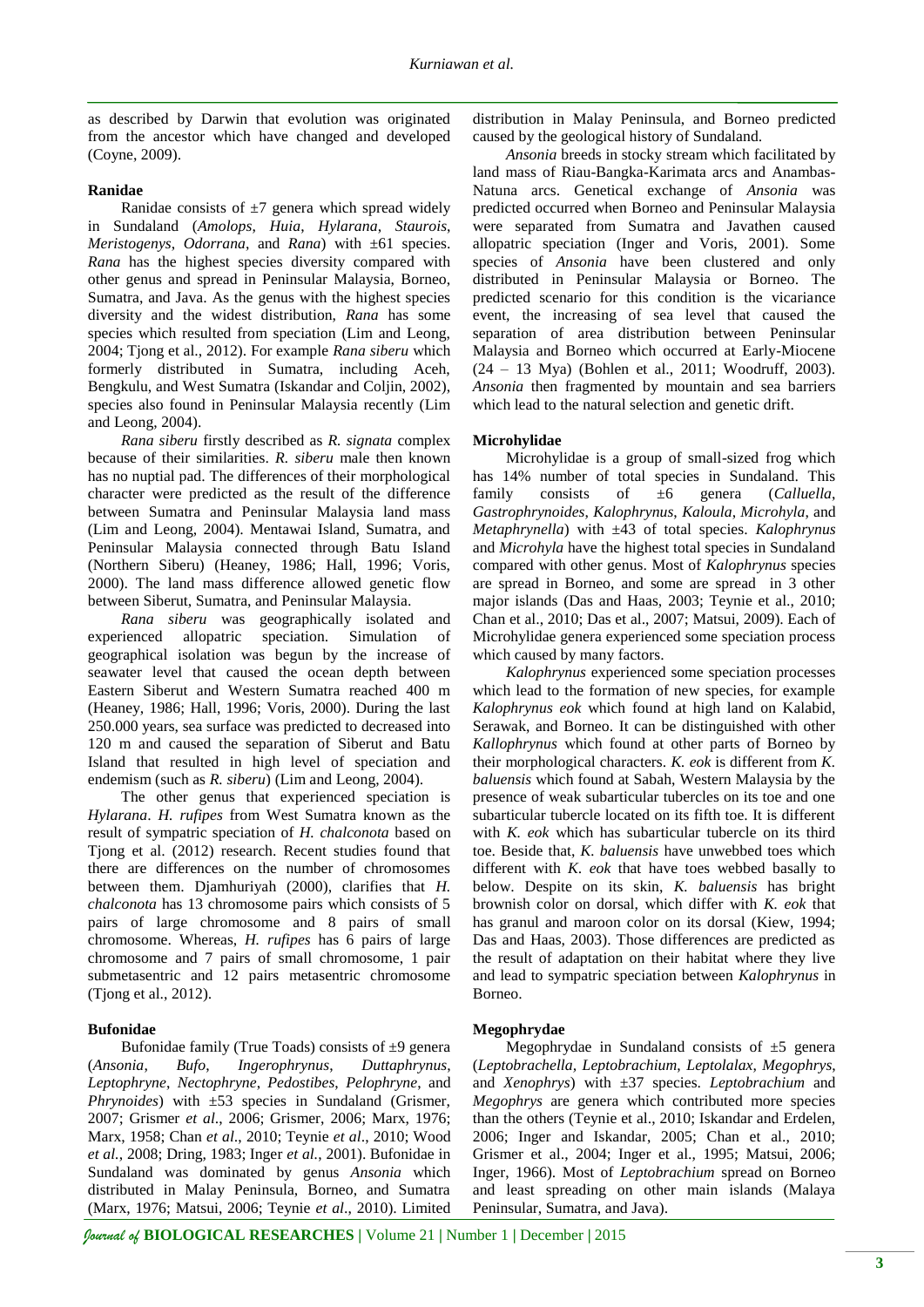The divergence time of *Leptobrachium* predicted occured on early Eocene, whilethe speciation occurred on middle Eocene, then it simultaneously occurred on last Eocene or early Oligocene (Matsui et al., 2010; Zhao and Morgan, 1985; Chung et al., 1998). Based on the distribution, speciation of *Leptobrachium* predicted happened in on late-Miocene or early-Pliocene, when Borneo has lost connection with its mainland (Lloyd, 1978 cited in Wilson and Moss, 1999; Matsui et al., 2010). At that period of time, Peninsular Malaysia, Sumatra, and Java were connected with land, meanwhile Borneo was least isolated with sea (Inger and Voris; 2001; Chappell & Shackleton, 1986). That event affected on genetic flow of the islands, they lost connection with other main islands then allowed isolation for certain period of time. One of the example is the research of Matsui et al. (2010) which indicated that speciation of *L. nigrops* from its ancestor *L. hendricksoni* dan *L. hasseltii*  with divergence time estimation at last-Oligocene until last-Miocene (30-14 Mya before present). The speciation has expected as the impact of land connection disruption between Borneo and Peninsular Malaysia which caused isolation between Borneo and Malayan peninsular population.

*Megophrydae* has wider distribution compared to *Leptobrachium*. It distributed on four main islands (Peninsular Malaysia, Borneo, Sumatra, and Java). The evenly distribution expected similar to Pliocene period and Pleistocene until the last 10.000 year which on that period there were repeating increasing and decreasing of sea level (Woodruff & Turner, 2009). As the consequence, when the increasing of sea level genus *Megophrys* could make a move, while when sea level decrease this genus is being isolated of geographic that caused allopatric speciation.

#### **Dicroglossidae**

Dicroglossidae in Sundaland consists of  $\pm 4$  genea (*Fejervarya*, *Limnonectes*, *Occidozyga*, and *Ingerana*) with  $\pm$  33 species. This family was dominated by *Limnonectes* which distributed in four major islands of Sundaland. *Limnonectes* became a good example for speciation despite on its high morphological similarity and genetic differentiation on its species (Djong et al., 2010). This genus consists of 2 species complex which have high morphological character similarity between each species, *L. blythii* and *L. kuhlii*. *L. blythii* was distributed in Myanmar, Thailand, Peninsular Malaysia, and Northern Sumatra only. This condition was predicted as the result of its lifestyle. Its reproduction occurs in low stream river and related to ancient river system in Northern Sumatra which connected to Peninsular Malaysia and end in Southern China sea and Andaman sea. During Pleistocene period, Northern Sumatra has 2 river systems, Malacca strait which flowed between Malay Peninsula and Sumatra then ended in Andaman sea,Siam river which ended in Southern China Sea. The river system of Malacca straits comprised river at Northern Sumatra, Riau, and some at Peninsular Malaysia. While Siam river system comprised of Riau and some at Peninsular Malaysia (Voris, 1153; Tjong et al., 2010). Both rivers system did not connected to the river system in Java. This condition allowed *L. blythii* to spread from Peninsular Malaysia to northern Sumatera and to develop sympatric speciation was occurred between *L. blythii* species.



**Figure 3.** Total of new species discovered based on 6 main family (Bufonidae, Ranidae, Megophrydae, Microhylidae, Rhacophoridae, and Dicroglossidae) in 4 major islands (Malay Peninsular, Borneo, Sumatra, and Java) and adjacent Island since 1981 in a range of 10 years.

#### **New Species in Sundaland**

Zoogeographical history of Sundaland has drawn interest of some researcher to study about it. It was proven by some researchers about the high speciation level of amphibian which formed some new species in Sundaland. The total new species which found in Sundaland was approximately 51 species from family Bufonidae, Ranidae, Megophrydae, Microhylidae,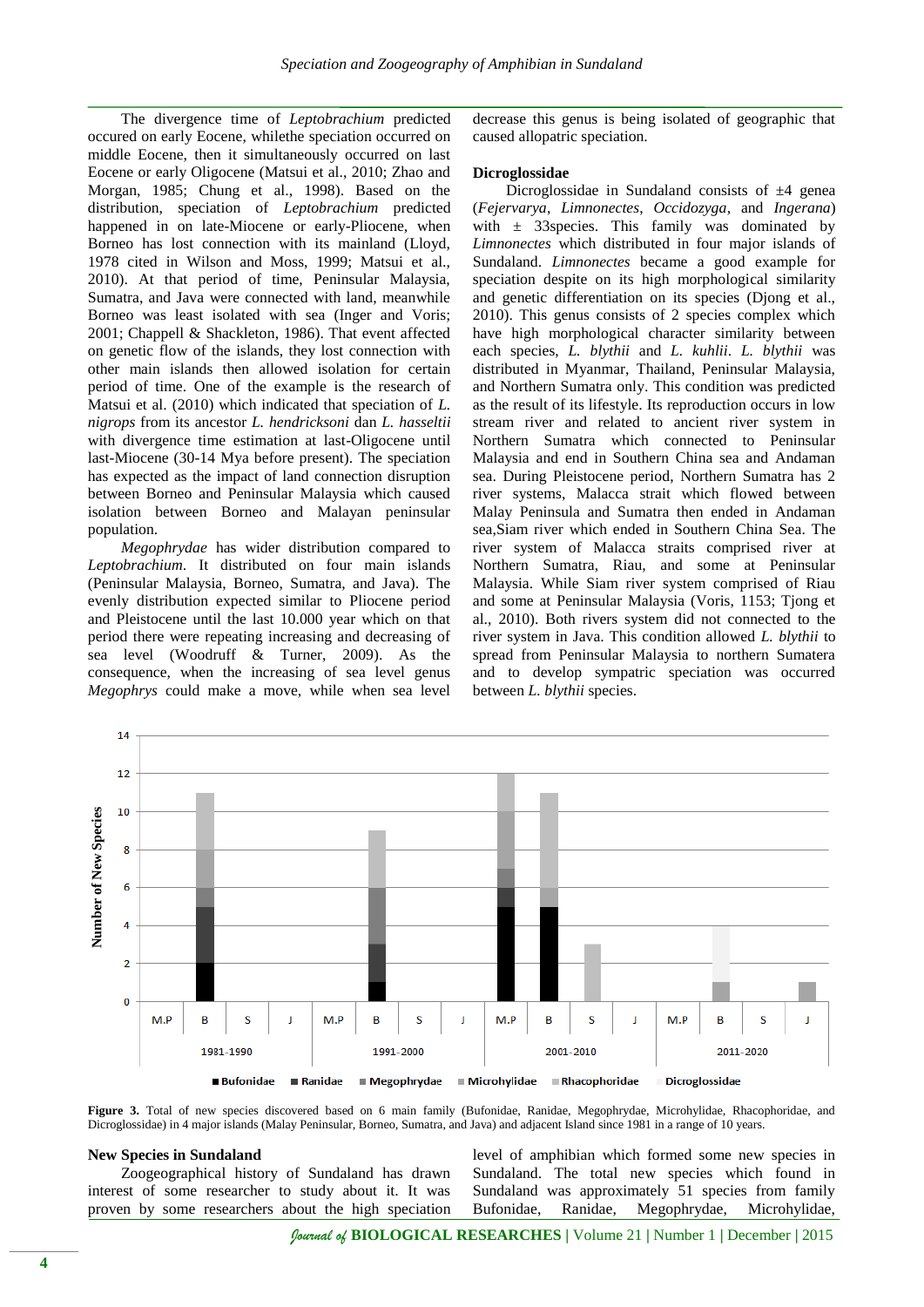Rhacophoridae, and Dicroglossidae. The new species which found in Sundaland was dominated by Rhacophoridae (25%), Ranidae (20%), Bufonidae (18%), Microhylidae (14%), Megophrydae (12%), and Dicroglossidae (11%). List of new species can be seen at Table 1.

**Table 1.** New species which found in Sundaland at year range  $1981 - 2015$ .

| No.            | <b>Taxa</b>                                                     | Origin                 |
|----------------|-----------------------------------------------------------------|------------------------|
|                | <b>Bufonidae</b>                                                |                        |
| $\mathbf{1}$   | <i>Ansonia anotis</i> (Inger et all., 2001)                     | <b>Borneo</b>          |
| $\sqrt{2}$     | Ansonia echinata (Inger and Stuebing, 2009)                     | Borneo                 |
| 3              | Ansonia endauensis (Grismer, 2006)                              | Peninsular Malaysia    |
| $\overline{4}$ | Ansonia jeetsukumarani (Wood, Grismer, Ahmad, and Senawi, 2008) | Peninsular Malaysia    |
| $\sqrt{5}$     | Ansonia kraensis (Matsui et al., 2005)                          | Peninsular Malaysia    |
| 6              | Ansonia latiffi (Wood, Grismer, Ahmad & Senawi, 2008)           | Peninsular Malaysia    |
| 7              | Ansonia torrentis (Dring, 1983)                                 | <b>Borneo</b>          |
| 8              | Ingerophrynus gollum (Grismer, 2007)                            | Peninsular Malaysia    |
| 9              | Pelophryne api (Dring, 1983)                                    | <b>Borneo</b>          |
| 10             | Pelophryne linanitensis (Das, 2007)                             | <b>Borneo</b>          |
| 11             | Pelophryne murudensis (Das, 2008)                               | <b>Borneo</b>          |
| 12             | Pelophryne rhopophilius (Inger and Steubing, 1996)              | <b>Borneo</b>          |
| 13             | Pelophryne saravacensis (Inger and Stuebing, 2009)              | <b>Borneo</b>          |
|                | Ranidae                                                         |                        |
| 14             | Amolops amoropalamus (Matsui, 1986)                             | <b>Borneo</b>          |
| 15             | Amolops macrophthalmus (Matsui, 1986)                           | <b>Borneo</b>          |
| 16             | Amolops orphnocnemis (Matsui, 1986)                             | Borneo                 |
| 17             | Rana asperata (Inger et all., 1996)                             | <b>Borneo</b>          |
| 18             | Rana banjarana (Leong and Lim, 2003)                            | Peninsular Malaysia    |
| 19             | Rana rhacoda (Inger et all., 1996)                              | <b>Borneo</b>          |
|                | Megophrydae                                                     |                        |
| 20             | Leptobrachella palmate (Inger and Steubing, 1991)               | <b>Borneo</b>          |
| 21             | Leptolalax kajangensis (Grimer et al., 2004)                    | Peninsular Malaysia    |
| 22             | Leptolalax maurus (Inger et all., 1997)                         | <b>Borneo</b>          |
| 23             | Megophrys edwardinae (Inger, 1989)                              | <b>Borneo</b>          |
| 24             | <i>Megophrys dringi</i> (Inger, 1995)                           | Borneo                 |
|                | Microhylidae                                                    |                        |
| 25             | Calluella minuta (Das et al., 2004)                             | Peninsular Malaysia    |
| 26             | Kalophrynus calciphilus (Dehling, 2011)                         | Borneo                 |
| 27             | Kalophrynus eok (Das and Haas, 2003)                            | Borneo                 |
| 28             | Kalophrynus nubicola (Dring, 1983)                              | <b>Borneo</b>          |
| 29             | Kalophrynus yongi (Matsui, 2009)                                | Peninsular Malaysia    |
| 30             | Microhyla orientalis (Matsui, Hamidy, Eto, 2013)                | Java (adjacent island) |
| 31             | Microhyla maculifera (Inger, 1989)                              | Borneo                 |
| 32             | Microhyla mantheyi (Das et al., 2007)                           | Peninsular Malaysia    |
|                | Rhacophoridae                                                   |                        |
| 33             | Philautus aurantium (Inger, 1989)                               | <b>Borneo</b>          |
| 34             | Philautus bunitus (Inger et all., 1995)                         | <b>Borneo</b>          |
| 35             | Philautus davidlabangi (Matsui, 2009)                           | <b>Borneo</b>          |
| 36             | Philautus disgregus (Inger)                                     | <b>Borneo</b>          |
| 37             | Philautus erythrophthalmus (Steubing and Wong, 2000)            | <b>Borneo</b>          |
| 38             | Philautus juliandringi (Dehling, 2010)                          | <b>Borneo</b>          |
| 39             | Philautus refugii (Inger and Steubing, 1996)                    | Borneo                 |
| 40             | Polypedates chlorophthalmus (Das, 2005)                         | <b>Borneo</b>          |
| 41             | Rachophorus norhayatii (Chan and Grismer, 2010)                 | Peninsular Malaysia    |
| 42             | Rhacophorus achantharrhena (Harvey et al., 2002)                | Sumatra                |
| 43             | <i>Rhacophorus barisani</i> (Harvey et al., 2002)               | Sumatra                |
| 44             | Rhacophorus catamitus (Harvey et al., 2002)                     | Sumatra                |
| 45             | Rhacophorus gadingensis (Das and Haas, 2005)                    | Borneo                 |
| 46             | Rhacophorus kajau (Dring, 1983)                                 | Borneo                 |
| 47             | Theloderma licin (Macleod and Ahmad, 2007)                      | Peninsular Malaysia    |
|                | Dicroglossidae                                                  |                        |
| 48             | Ingerana rajae (Iskandar, Bickford, Arifin, 2011)               | <b>Borneo</b>          |
| 49             | Limnonectes cintalubang (Matsui, Nishikawa, Eto, 2014)          | Borneo                 |
| 50             | Limnonectes hikidai (Matsui and Nishikawa, 2014)                | Borneo                 |

The total new species which found in Sundaland was estimated during 1981-2015 shown in Figure 3. The data shows that most of new species was found in Borneo. It probably caused by geological history of Borneo which already explained in previous chapter. The highest discovery of amphibian new species was achieved at range of year 2001 – 2010 in Peninsular Malaysia, Borneo, and Sumatra with  $\pm 25$  of total species. That probably caused by researcher interest on that year to explore Sundaland. Some of researchers which already

explored Sundaland are Robert F. Inger, Masafumi Matsui, and Indraneil Das. The lack of new species discovery in Java and Sumatra probably was caused by the less concern from researchers.

### **ZOOGEOGRAPHY OF SUNDALAND**

Distribution of Anura (Family Bufonidae, Ranidae, Megophrydae, Microhylidae, Rhacophoridae, and Dicroglossidae) in four major islands of Sundaland were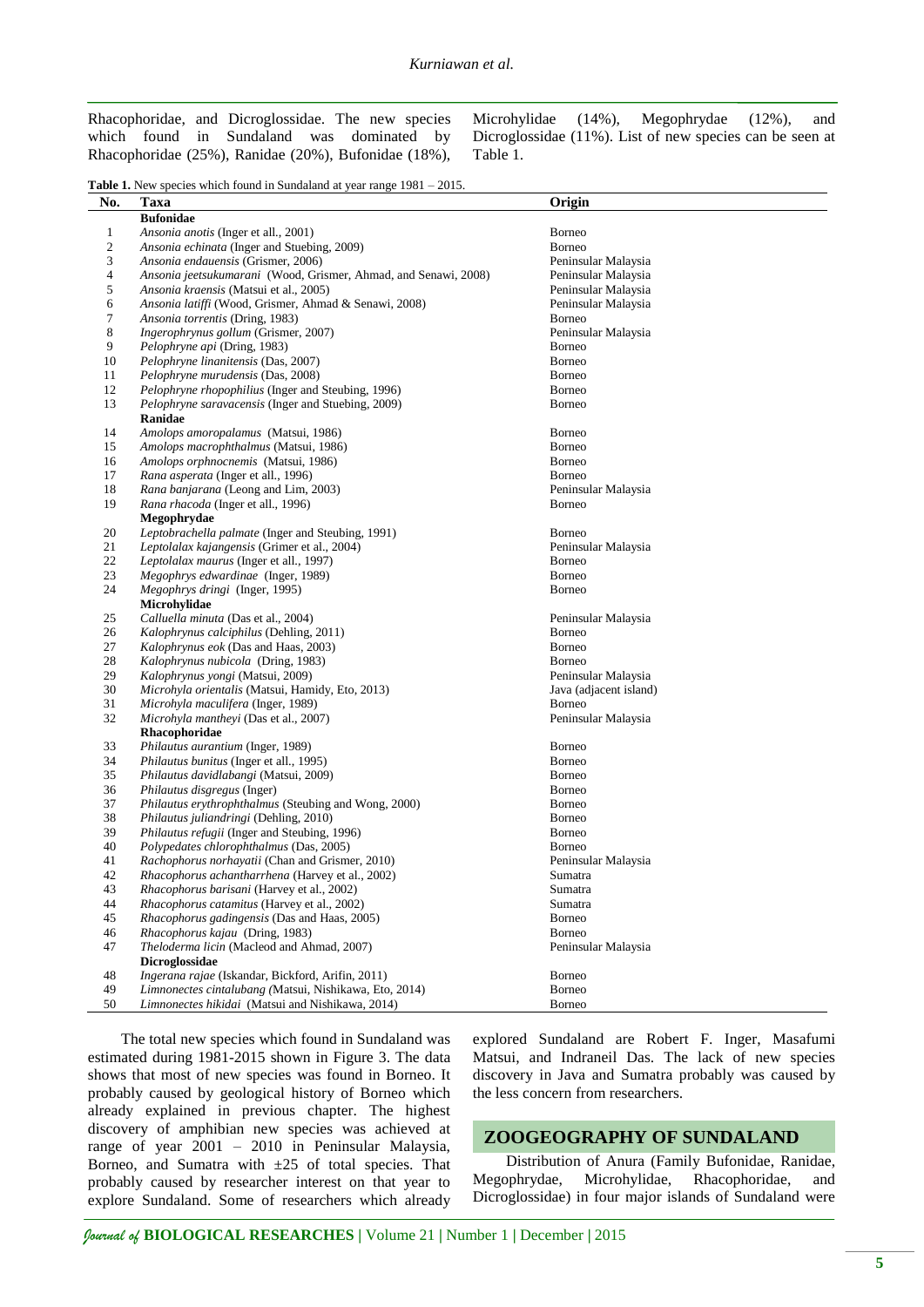measured by the total number of spesies which spread in that four major islands. The result shows that Borneo has the highest number of total species, meanwhile Java is the lowest one (Figure 2). Species distribution of Anura in four major islands, probably affected by amphibian distribution at Plio-Pleistocene period (Wilting et al., 2012).

Borneo has the highest number of total species (from family Bufonidae, Ranidae, Megophrydae, Microhylidae, Rhacophoridae, and Dicroglossidae) compared to the three other islands. It was predicted to be related to geological history of Borneo. Borneo was not included in the series of volcanic ring which related to the tectonic plate. Series of volcanic ring was stretched from Sumatra to Javawhich allowed supervolcanic eruptions which resulted in the extinction of species (Mayr, 1944). In geological history, Borneo has no volcano-mountain row which caused supervolcanic eruption and species extinction. These cases caused the gene flow that goes to Borneo is more stable and make the possibility the sympatric speciation to be occured. It was affected the total number of species in Borneo as the result of island stability and sympatric speciation which happened. Another factor was the fact that Borneo became main object on some research and has been explorated in almost all locations, so the amphibian's database is increased.

Sundaland has two volcanic rings: 1) Stretched from Sumatra through Java to Banda; and 2) stretched in the western end of North Maluku. The influence of the presence of volcanic rings is the volcanic activity (Mayr, 1944) in Sumatra and Java. Western Sumatra has experienced most powerful supervolcanic eruption in geological history (Toba supervolcanic eruption) about 73 kya (Ambrose, 1998; Rose and Chesner, 1987; Williams et al., 2009). That incident almost destroyed most of amphibian in the eruption area (Wilting et al., 2012) caused by volcanic dust spread in the stratosfer (Rampino and Ambrose, 2000). The effects of Toba supervolcanic eruption gave enormous impact to Sumatra, meanwhile Peninsular Malaysia got least impact (Wilting et al., 2012) after the incident, Sumatera recolonised and had warm condition and prosperous soil. This condition caused amphibians of Sumatra came back again to their habitat in Sumatra.

Peninsular Malaysia does not include in ring of fire, so it did not experienced natural disaster in its geological history which affected on its flora and amphibian. Peninsular Malaysia was the only Island of Sundaland which still connected with Asia mainland. Therefore, amphibian composition in Peninsular Malaysia was mostly influenced by Asia mainland. There were several factors which predicted interfere gene flow in Peninsular Malaysia. One of it is the seawater level fluctuation at Plio-Pleistocene period. When seawater level increased, amphibian could migrate to from Peninsular Malaysia or vice versa. On the other way, when seawater level decreased, amphibian would be isolated in it. As the time goes by, speciation will occurred within that process. One factor which leads to sympatric speciation was mountain range in Peninsular Malaysia.

Java island has 59 young volcanoes with more than 2000 m in height and volcano from Tertiary period. One of the most powerful supervolcanic eruption in Java island was Krakatau in 1883 (Self and Rampino, 1981). That eruption covered Java island with lava and dustwhich caused extinction of local species. In addition, Java island became drier and had poorer habitat for its organism compared to Sumatra and Borneo (Mayr, 1944).

## **CONCLUSION**

Sundaland which located in equator line has interesting geological history and topography. Therefore, its zoogeography, ecological barrier, and diversity have drawn interest of many researchers. Meanwhile, during 1981-2015 most of researchers concern only on Peninsular Malaysia and Borneo. Therefore, further study about the exploration of amphibian in Sumatra and Java needed to increase amphibian database of Sundaland.

#### **REFERENCES**

- Ambrose SH. 1998. Late Pleistocene Human Population Bottlenecks, Volcanic Winter, and Differentiation of Modern Humans. *Journal of Human Evolution* 34: 623–651.
- Bohlen J, Slechtova V, Tan HH, Britz R. 2011. Phylogeny of the Southeast Asian Freshwater Fish Genus Pangio Southeast Asian Freshwater Fish Genus (Cypriniformes; Cobtidae). *Molecular Phylogenetics and Evolution* 61: 854-865.
- Bossuyt F, Dubois A. 2001. A Review of the Frog Genus *Philautus* Gistel, 1848 (Amphibian, Anura, Ranidae, Rhacophorinae). *Zeylanica* 6(1):1-112.
- Chan KO, Belabut D, Ahmad N. 2009. A Revised Checklist of the Amphibians of Peninsular Malaysia. *Russian Journal of Herpetology* 17 (3): 202-206.
- Chappel J, Shackleton NJ. 1986. Oxygen Isotopes and Sea Level. *Nature* 324: 137-140.
- Chung SL, Lo CH, Lee TY, Zhang YQ, Xie YW, Li XH, Wang KL, Wang PL, 1998. Diachronous Uplift of the Tibetan Plateau Starting 40 Myr ago. *Nature* 394: 769–773.
- Coyne JA. 2009. *Why Evolution is True*. Oxford University Press. New York.
- Das I, Haas A. 2003. A New Species of *Kalophrynus* (Anura: Microhylidae) from the Highlands of North-Central Borneo. *The Raffles Bulletin of Zoology* 5(1): 109-113.
- Das I, Yaakob N, Sukumaran J. 2007. A New Species of *Microhyla*  (Anura: Microhylidae) from the Malay Peninsula. *Hamadryad* 31(2): 304-314.
- Dring J. 1983. Frogs of the Genus *Leptobrachella* (Pelobatidae). *Amphibian-Reptilia* 4: 89-102.
- Grismer LL. 2007. A New Species of *Ingerophrynus* (Anura: Bufonidae) from a Lowland Rain Forest in Southern Peninsular Malaysia. *Journal of Herpetology* 41(2): 225-230.
- Grismer LL. 2006. A New Species of *Ansonia* Stoliczka, 1870 (Anura: Bufonidae) from a Lowland Rainforest in Southern Peninsular Malaysia. *Herpetologica* 62(4): 466-475.
- Grismer LL, Grismer JL, Youmans TM. 2004. A New Species of *Leptolalax* (Anura: Megophrydae) from Pulau Tioman, West Malaysia. *Asiatic Herpetological Research* 10: 8-11.
- Grismer LL, Youmans TM, Wood PL, Grismer JL. 2006. Checklist of the Herpetoamphibian of the Seribuat Archipelago, West Malaysia with Comments on Biogeography, Natural History, and Adaptive Types. *The Raffless Bulletin of Zoology* 54(1): 157-180.
- Hall R. 1996. *Reconstructing Cenezoic South East Asia* In Hall, R & D. J Blundel (eds), Tectonic evolution Of Southeast Asia. Geological Society Publishing House, Bath, 153-183.
- Harvey MB, Pemberton AJ, Smith EN. 2002. New and Poorly Known Parachuting Frogs (Rhacophoridae: *Rhacophorus*) from Sumatra and Java. *Herpetological Monographs* 16: 46-92.